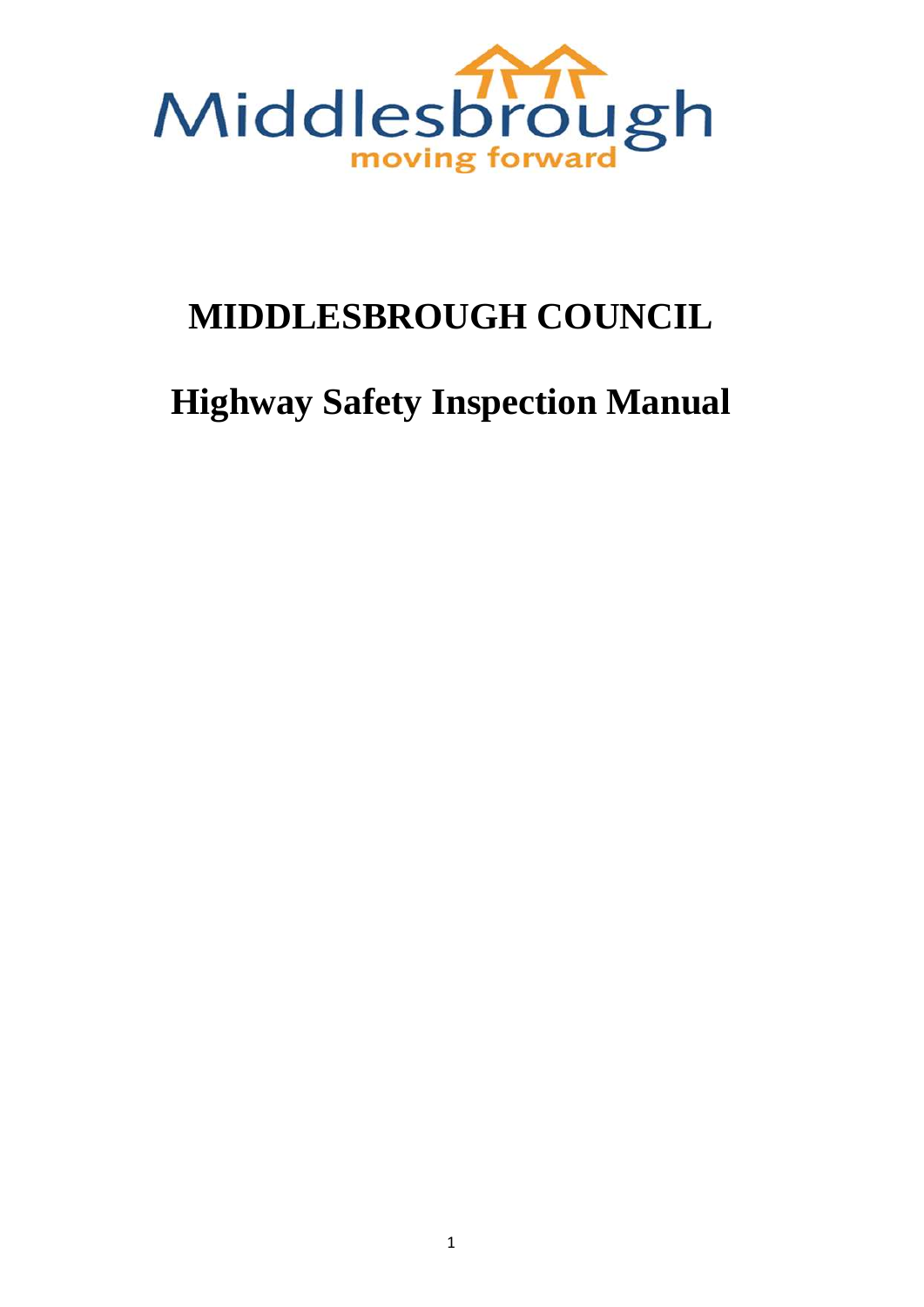| <b>Title</b>    | Manage your Risks - Pentana User Guidance Notes |                             |            |  |
|-----------------|-------------------------------------------------|-----------------------------|------------|--|
|                 | Author(s)                                       | <b>Andrew Turner</b>        |            |  |
| <b>Creator</b>  | Approved by                                     | <b>Chris Bates</b>          |            |  |
|                 | Department                                      | Environment                 |            |  |
|                 | Service area                                    | <b>Environment Services</b> |            |  |
|                 | <b>Head of Service</b>                          | <b>Geoff Field</b>          |            |  |
|                 | <b>Director</b>                                 | <b>Kevin Parkes</b>         |            |  |
|                 | Created                                         | 2007                        |            |  |
| <b>Date</b>     | Submitted                                       | 2007                        |            |  |
|                 | Approved                                        | 2007                        |            |  |
|                 | Updating                                        | Annually                    |            |  |
|                 | Frequency                                       |                             |            |  |
| <b>Status</b>   | Version: 4.0                                    |                             |            |  |
| Contributor(s)  | Andrew Turner / Chris Bates / Pauline Briki     |                             |            |  |
|                 | Legislation                                     | See Section 4.3             |            |  |
| <b>Subject</b>  | <b>Highways Safety Inspection Manual</b>        |                             |            |  |
| <b>Type</b>     | Policy document                                 |                             |            |  |
|                 | <b>Vital Record</b>                             | Yes                         | <b>EIR</b> |  |
| <b>Coverage</b> | Middlesbrough Council                           |                             |            |  |
| Language        | English                                         |                             |            |  |

### **Document Control**

| <b>Version</b> | <b>Date</b>      | <b>Revision History</b>                                                                                                                                                        | <b>Reviser</b>              |
|----------------|------------------|--------------------------------------------------------------------------------------------------------------------------------------------------------------------------------|-----------------------------|
| 1.0            | 2007             | Original document                                                                                                                                                              | Ron Dawson                  |
| 2.0            | 2009             | Unknown updates                                                                                                                                                                | Ron Dawson                  |
| 3.0            | October 2018     | Major revision to bring<br>in line with new Code<br>Of Practice                                                                                                                | Andrew Turner / Chris Bates |
| 4.0            | <b>July 2020</b> | Review of frequency of<br>inspections and claims<br>processes and claims<br>consideration in<br>inspections flow chart.<br>List of documents<br>referred to in this<br>manual. | Andrew Turner / Chris Bates |

#### **Distribution List**

| <b>Version</b> | <b>Date</b>      | <b>Name/Service area</b> | <b>Action</b>                                 |
|----------------|------------------|--------------------------|-----------------------------------------------|
| 4.0            | <b>July 2020</b> | <b>ICT</b>               | Published on Middlesbrough<br>Council website |
|                |                  |                          |                                               |
|                |                  |                          |                                               |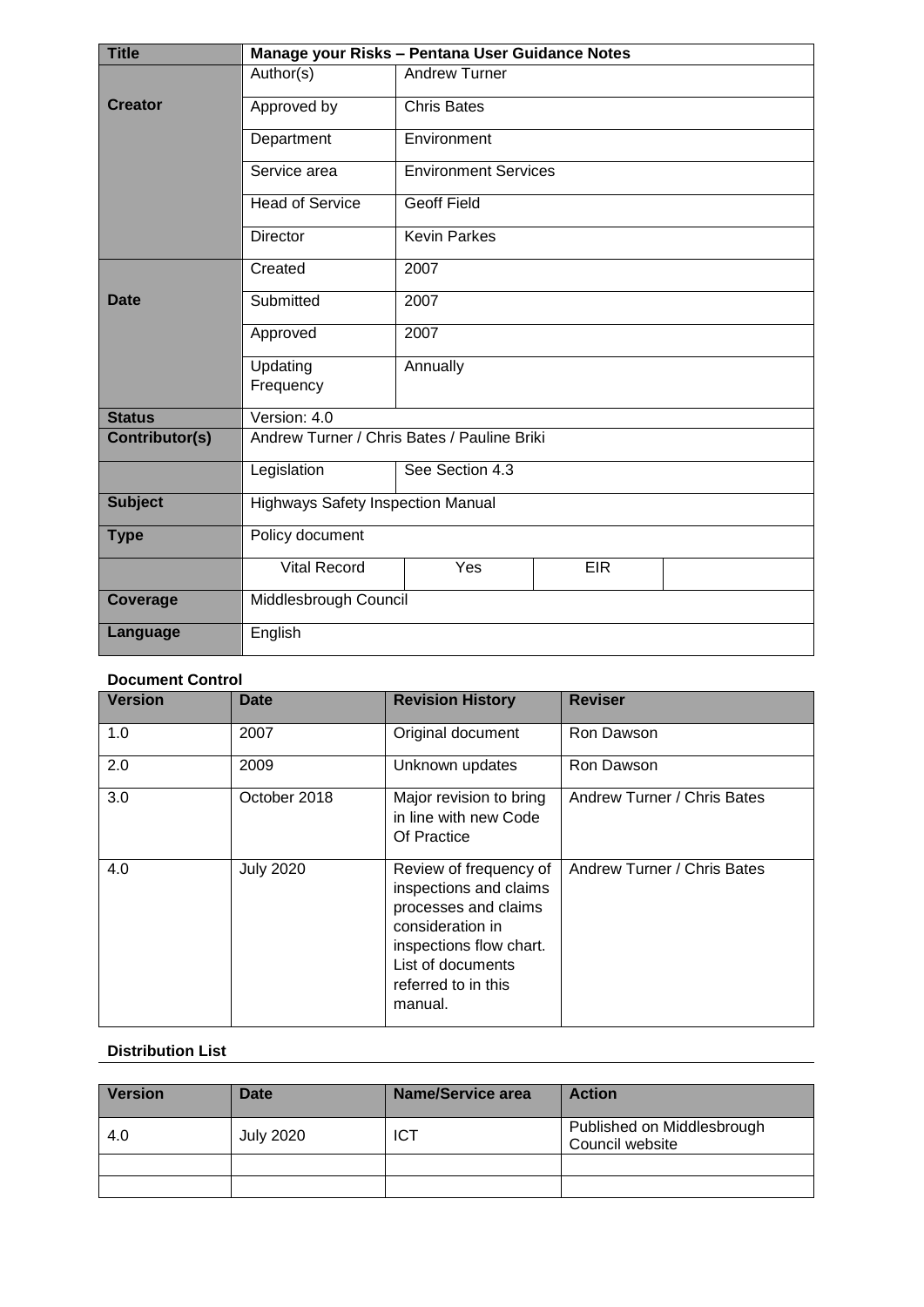## **Highway Safety Inspection Manual**

- **1 – Introduction**
- **2 – Methodology**
	- **2.1 Frequency of Inspections**
	- **2.2 Items for Inspection**
	- **2.3 Defect Investigatory Levels**
	- **2.4 Degree of Deficiency and risk matrix**
	- **2.5 Nature of Response**
- **3 – Inspection Procedures**
	- **3.1 - General Procedures**
	- **3.2 - Locating / Recording Defects**
	- **3.3 Location along the highway**
	- **3.4 - Position of defect on the highway**
	- **3.5 - Describing size and type of defect**
	- **3.6 - Inspection problems**
	- **3.7- Procedures for dealing with defective undertakers surface apparatus**
- **4 – Competency and Related Documents**
	- **4.1 - Highway Inspector competency**
	- **4.2 - Related documents**
	- **4.3 - Legislation**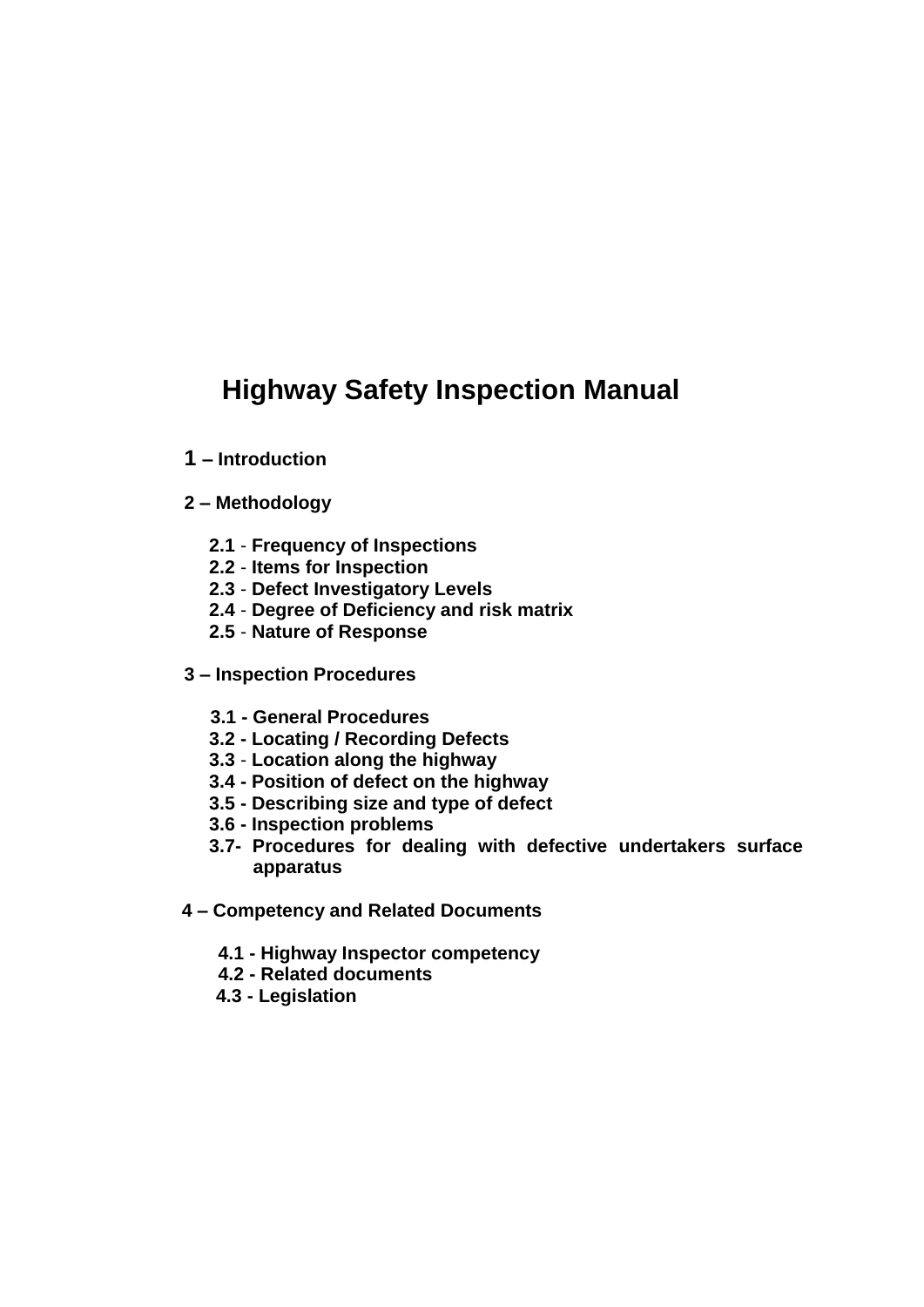#### **1 Introduction**

The Council in complying with its duty to maintain the highway, as outlined within Section 41 of the Highways Act 1980 and for the purposes of Section 58, which provides for special defence, undertakes inspections of all adopted highways within the Borough.

This guidance manual has been developed with the primary aim of providing assistance to those officers involved in undertaking highways safety inspections so that they may carry out their duties in a systematic and consistent manner to clear and easily understood criteria.

Well-Managed Highway Infrastructure: A Code of Practice makes recommendations for an inspection, assessment and recording regime. In line with this, a risk based inspection regime has been revised and implemented with regard to highways in accordance with the Highways Infrastructure and Maintenance Plan 2018 which is founded on the principles of best value and risk assessment. This provides the basic information required for addressing the key objectives of highway maintenance strategy:

- $\triangleright$  Network Safety
- $\triangleright$  Network Serviceability
- $\triangleright$  Network Sustainability

It goes on to identify three types of inspections:

#### **Safety Inspections**

- $\triangleright$  Service Inspections
- **▶ Condition Surveys**

#### **This manual deals specifically with safety inspections which are derived from two main sources:**

- $\triangleright$  Planned cyclic safety inspections to identify potential dangers.
- $\triangleright$  Reactive safety inspections in response to reports regarding the condition of the highway.

2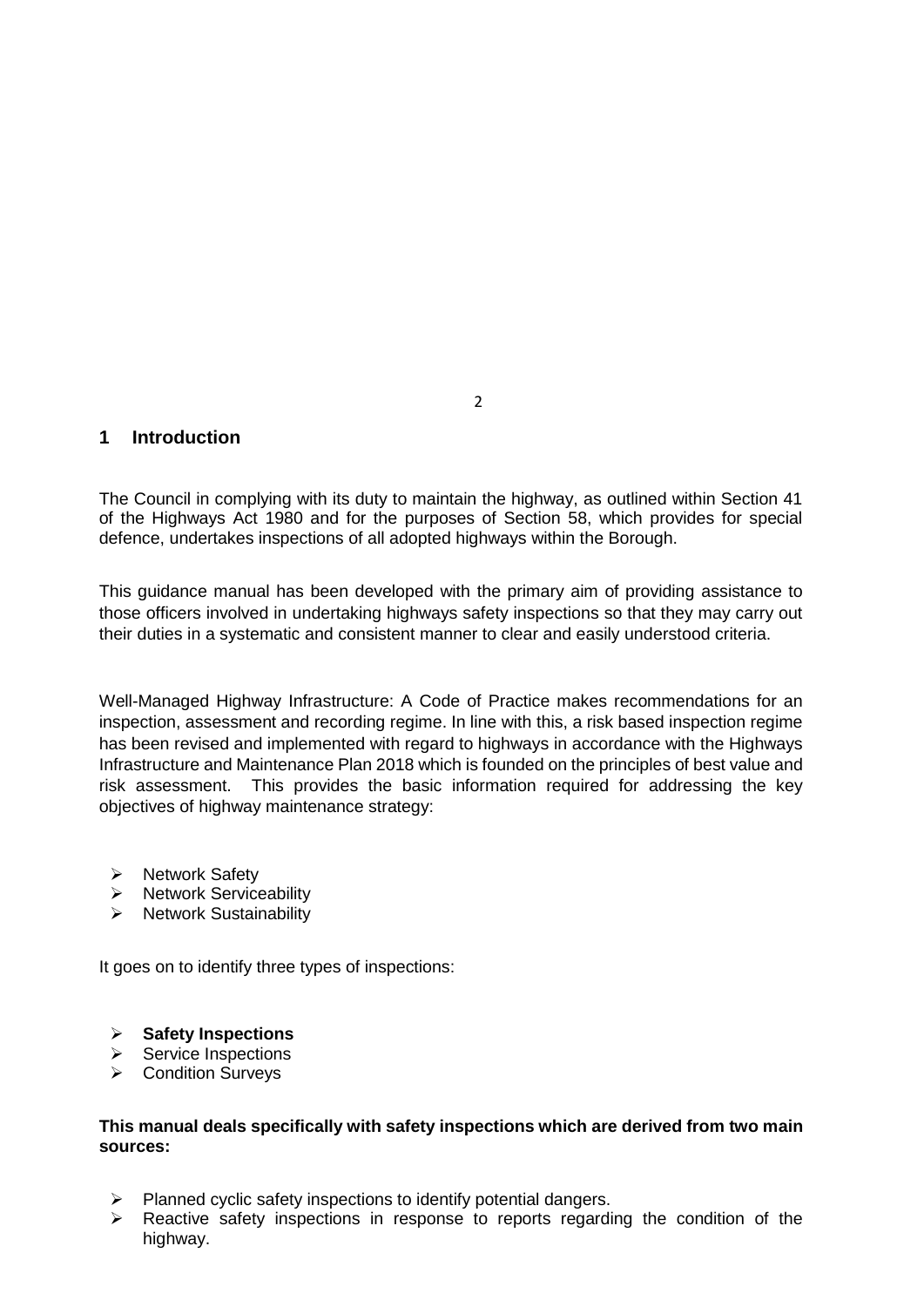Cyclic Safety Inspections are carried out to specified frequencies, dependent upon the classification of each highway. During the inspection, defects that are at or exceed the minimum investigation levels, as outlined within this manual, are identified and processed for repair if necessary following risk assessment.

## **2 Methodology**

Safety Inspections are intended to identify those defects, which are likely to create a danger or serious inconvenience to users of the highway network or the wider community and therefore, require immediate or urgent attention. Such defects should include those that require urgent attention (within 24 hours) as well as those where a longer response period would be acceptable.

The following parameters have been used to specify our safety inspection regime:

- Frequency of Inspection
- Items for Inspection
- Defect Investigatory Levels
- Risk Assessment
- Degree of Deficiency
- Nature of Response

#### **2.1 Frequency of Inspections**

The following frequencies for safety inspections are based upon network hierarchies as outlined in the Well Managed Highways Infrastructure: A Code of Practice and subsequently the Highway Infrastructure Maintenance Plan 2018 which also takes into account the following considerations:

- Category within the network hierarchy
- Traffic use, characteristics and trends
- Incident and inspection history
- Characteristics of adjoining network elements
- Local knowledge / expertise
- special environmental considerations
- Winter service route and resilient network
- vulnerable users or with special needs old people's homes etc
- accident statistics following an increase in notified third party insurance claims

Middlesbrough Council has adopted the recommendations shown.

Inspection "due dates" are automatically generated by the Symology Insight Pavement Management System. In order to make provision for holidays, sickness and inclement weather,

3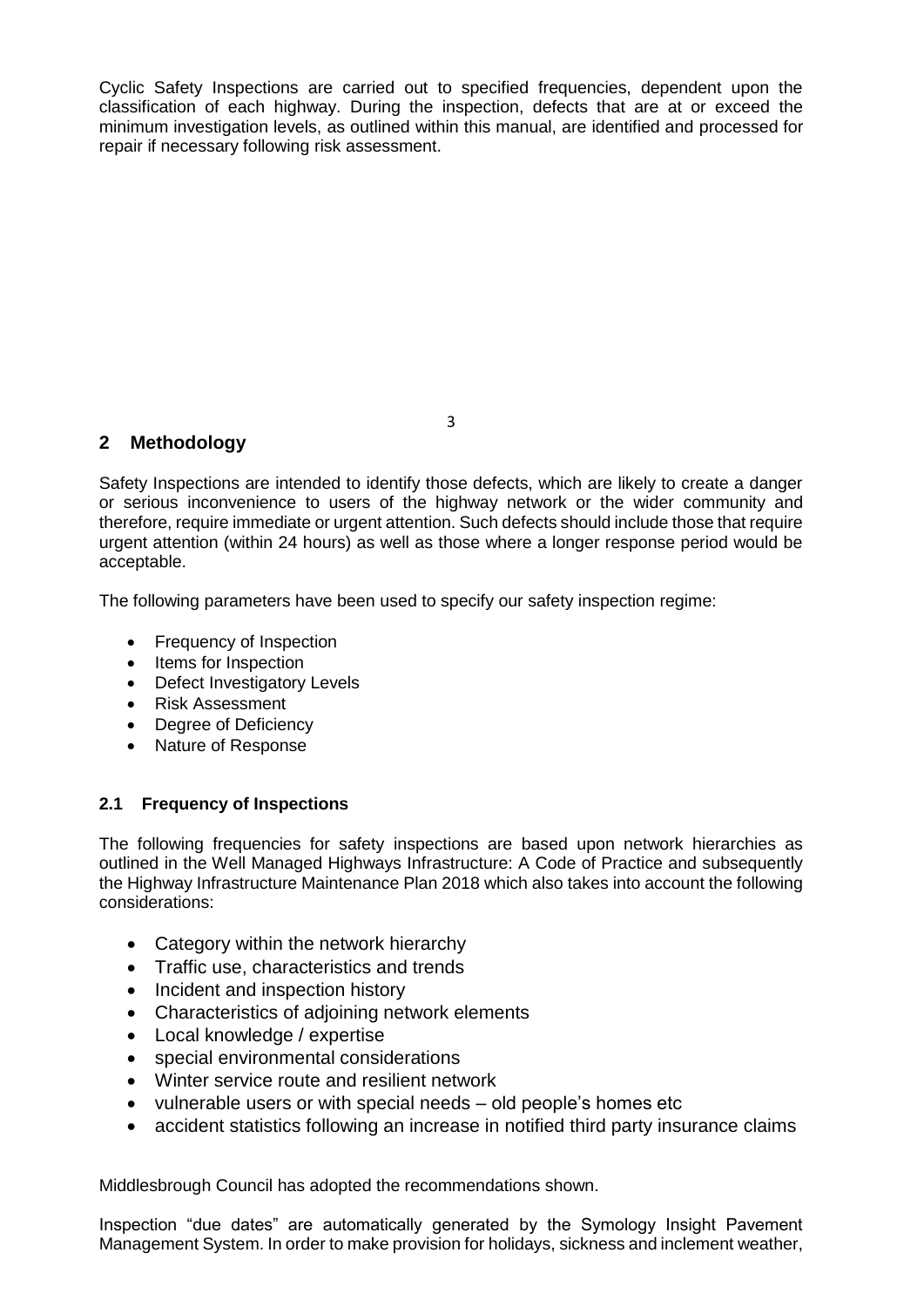Middlesbrough Council will endeavour to complete all Safety Inspections within 1 week of the due date for monthly inspections, 2 weeks for 3 monthly inspections and 1 month for 6 and 12 monthly Inspections.

#### CARRIAGEWAY INSPECTION HIERARCHIES / FREQUENCIES

| Category       | Hierarchy<br><b>Description</b> | General<br><b>Description</b>                                                                                                             | <b>Frequency</b> |
|----------------|---------------------------------|-------------------------------------------------------------------------------------------------------------------------------------------|------------------|
| 2              | Strategic<br>Routes             | Non Motorway Trunk and some principal "A" roads<br>between primary destinations.                                                          | 1 Month          |
| За             | Main<br><b>Distributor</b>      | Major Urban Network and Inter-Primary Links. Short -<br>medium distance traffic.                                                          | 1 Month          |
| 3b             | Secondary<br><b>Distributor</b> | Classified Road (B & C class) and unclassified urban bus<br>routes carrying local traffic with frontage access and<br>frequent junctions. | 1 Month          |
| 4a             | Link Road                       | Roads linking between Main and Secondary Distributor<br>Network with frontage access and frequent junctions.                              | 3 Months         |
| 4 <sub>b</sub> | Local Access<br>Road            | Roads serving limited number of properties carrying only<br>access traffic. (Cul de sac)                                                  | 12 Months        |

#### FOOTWAY INSPECTION HIERARCHIES / FREQUENCIES

| Category       | Hierarchy<br><b>Description</b> | <b>General</b><br><b>Description</b>                                                                                                                                    | <b>Frequency</b> |
|----------------|---------------------------------|-------------------------------------------------------------------------------------------------------------------------------------------------------------------------|------------------|
| 1a             | Prestige<br>Walking<br>Zone     | Prestige Areas in towns and cities with exceptionally high<br>usage, such as Prince's Street, Edinburgh.                                                                | 1 Month          |
| 1              | Primary<br>Walking<br>Route     | Busy urban shopping and business areas, and main<br>pedestrian routes linking interchanges between different<br>modes of transport, such as railways and bus stops etc. | 1 Month          |
| 2              | Secondary<br>Walking<br>Route   | Medium usage routes through local areas feeding primary<br>routes, local shopping centres, large schools and<br>industrial centres etc.                                 | 3 Months         |
| 3              | Link Footway                    | Linking local access footways through urban areas and<br>busy rural footways. To Include flagged Local Access<br>Footways.                                              | 6 Months         |
| $\overline{4}$ | Local Access<br>Footway         | Footways associated with low usage, short estate roads<br>to the main routes and culs de sac.                                                                           | 12 Months        |

#### CYCLEWAY INSPECTION HIERARCHIES / FREQUENCIES

| .<br>Hierarchv<br>∟ategory<br>General<br><b>File</b> | uencv |
|------------------------------------------------------|-------|
|------------------------------------------------------|-------|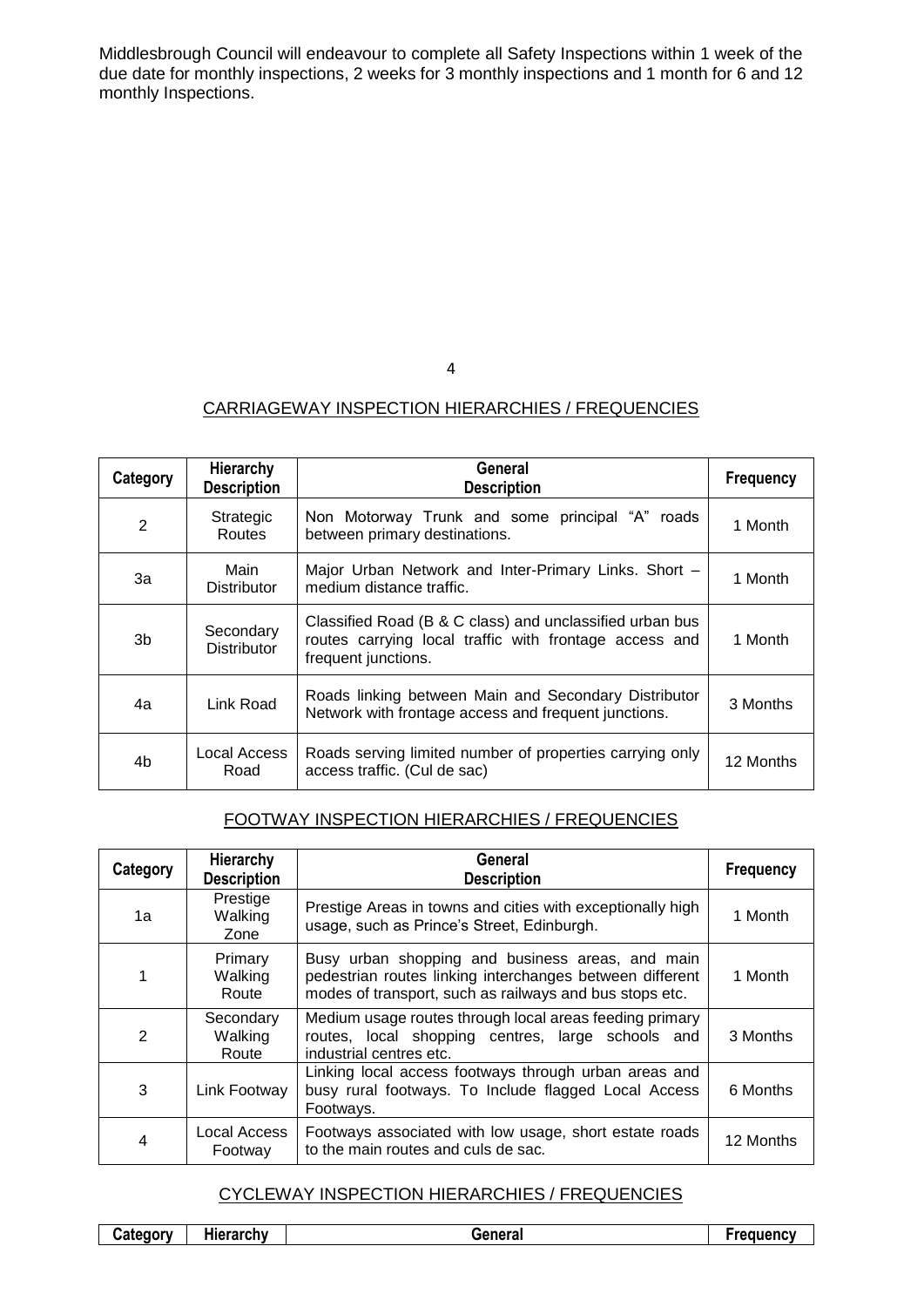|                  | <b>Description</b>                                                                                                  | <b>Description</b>                                                                                                                                                         |                                                  |
|------------------|---------------------------------------------------------------------------------------------------------------------|----------------------------------------------------------------------------------------------------------------------------------------------------------------------------|--------------------------------------------------|
| A                | Cycle Lane                                                                                                          | Cycle lane, forming part of the carriageway, commonly 1.5<br>metre strip adjacent to the nearside kerb. Cycle gaps at road<br>closure point (exemptions for cycle access). | As for<br>appropriate<br>carriageway<br>category |
| В<br>Cycle Track | Shared cycle/pedestrian paths, either segregated by a white<br>line or other physical segregation, or unsegregated. | As for<br>appropriate<br>footway<br>category                                                                                                                               |                                                  |
|                  |                                                                                                                     | Cycle track, a route for cyclists not contiguous with the<br>public footway or carriageway.                                                                                | 6 Months                                         |
| C                | Cycle Trail                                                                                                         | Cycle trails, leisure routes through open spaces. These are<br>not necessarily the responsibility of the highway authority.                                                | 12 Months                                        |

5

## **2.2 Items for Inspections**

*The following list is an example of items that the 'Inspector' should look for whilst carrying out a 'Routine Safety Inspection':*

| <b>Item</b>                                           | <b>Defect</b>                                                                                                                                                                                                                                                                                                                          |
|-------------------------------------------------------|----------------------------------------------------------------------------------------------------------------------------------------------------------------------------------------------------------------------------------------------------------------------------------------------------------------------------------------|
| Carriageway and<br>Cycleway                           | Pot hole/spalling, ridge, hump, depression/sunken<br>cover or gap/crack                                                                                                                                                                                                                                                                |
|                                                       |                                                                                                                                                                                                                                                                                                                                        |
| Footway                                               | Trip/pot hole/sunken cover, rocking slab/block or<br>open joint                                                                                                                                                                                                                                                                        |
| Kerb                                                  | Misaligned, loose / rocking or missing                                                                                                                                                                                                                                                                                                 |
| Verge                                                 | Sunken area adjacent to and running parallel with the<br>carriageway / footway edge or obstruction                                                                                                                                                                                                                                     |
| Iron Work                                             | Gaps within framework, level differences within framework,<br>rocking / cracked / broken / worn / polished or missing covers                                                                                                                                                                                                           |
| Flooding - where<br>conditions allow                  | Standing water, water discharging onto or flowing across the<br>running surface, significant flooding of property                                                                                                                                                                                                                      |
| Drainage                                              | Substantial standing water adjacent to edge of c/way, blocked<br>gully/kerb outlet or collapsed/ blocked/settled items or systems                                                                                                                                                                                                      |
| Road Markings                                         | Faded or worn markings                                                                                                                                                                                                                                                                                                                 |
| Road Studs / Eyes                                     | Missing, void left in c/way, displaced items on c/way or defective<br>studs / eyes.                                                                                                                                                                                                                                                    |
| Signs / Bollards / Lights /<br><b>Traffic signals</b> | Damaged/misaligned items causing a hazard, missing items<br>causing<br>hazard,<br>lights/signals<br>operating<br>a<br>not<br>correctly/malfunctioning, signals pointing the wrong way, signal<br>lamp failure, exposed wiring, missing doors to lamp columns and<br>electrical enclosures, items missing or items obscured/dirty/faded |
| Safety Fencing / Barriers                             | Damaged/misaligned items projecting into c/way or f/way or<br>structurally unstable items likely to cause danger                                                                                                                                                                                                                       |
| Hedges and trees                                      | Overhanging trees and vegetation or unstable<br>trees<br>and<br>branches. Damage associated to tree roots.                                                                                                                                                                                                                             |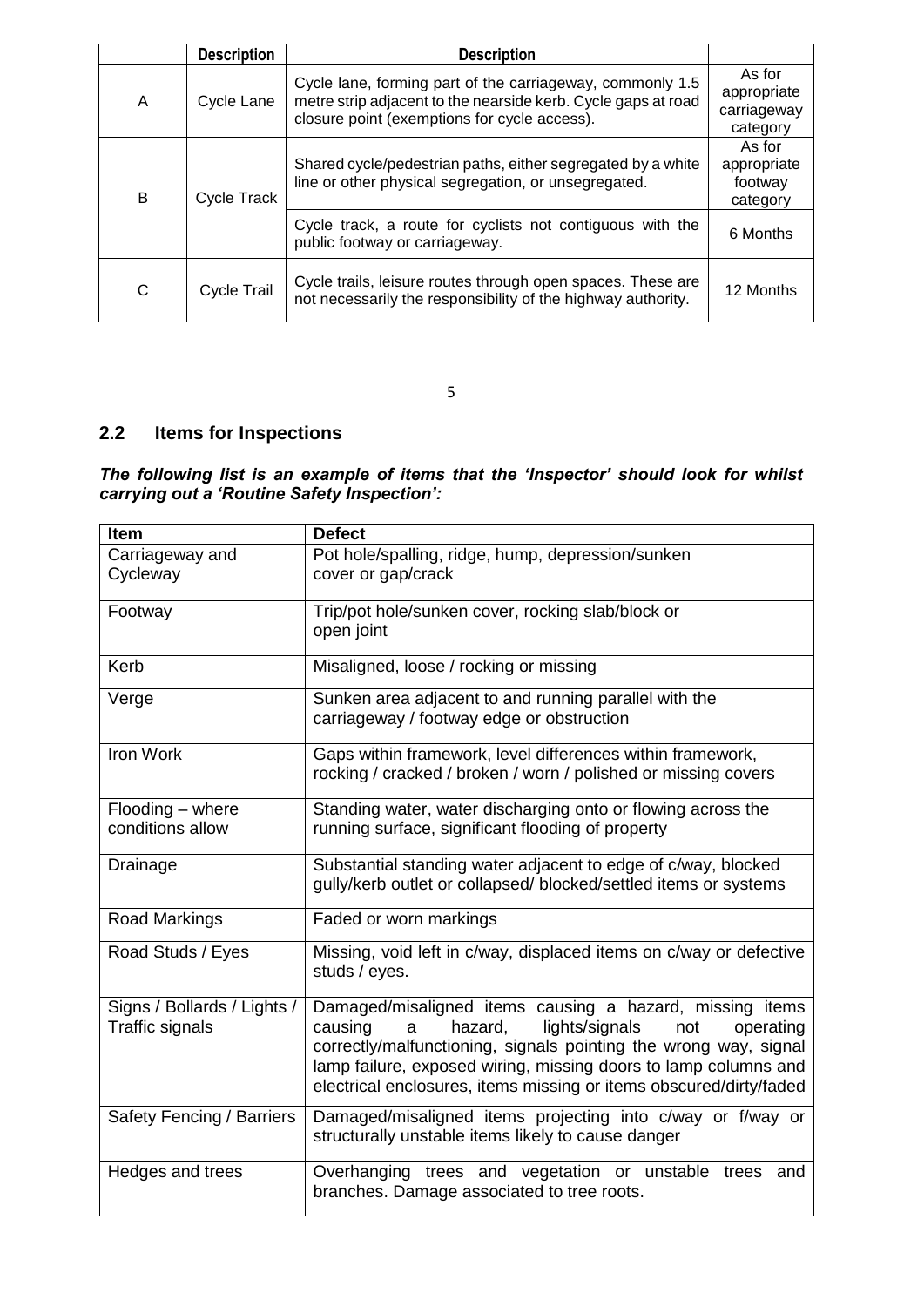| <b>Highway General</b>    | Oil/debris/mud/stones/gravel likely to cause a hazard, illegal<br>signs, obstructions on the highway, obstructed sight lines, ramps<br>in c/way to aid vehicular movement, f/way damage caused by<br>vehicular access where no vehicle crossing,<br>scaffolding or skips likely to cause a hazard, unprotected building<br>materials on the highway or abandoned vehicles likely to cause a<br>hazard |
|---------------------------|-------------------------------------------------------------------------------------------------------------------------------------------------------------------------------------------------------------------------------------------------------------------------------------------------------------------------------------------------------------------------------------------------------|
| <b>Anything Dangerous</b> | Anything considered dangerous on the highway which could affect<br>either highway users or the general public                                                                                                                                                                                                                                                                                         |

Note: 'Routine Safety Inspections' should also include the inspection of footbridges and underpasses that form part of the adopted highway network. Detailed inspections of bridge structures to be carried out by Asset Management section.

6

## **2.3 Defect Investigatory Levels**

Investigation levels relating to highway defects to be used as part of the risk assessment process whilst giving consideration to the following factors:

Depth, surface area or other extent of the defect

Location of the defect relative to highway features such as junctions, bends. Road hierarchy

Location of defect relative to road users, giving consideration to vulnerable groups The nature and extent of interaction with other defects

Weather forecast and seasonal considerations.

| <b>Item</b>              | <b>Defect</b>                 | <b>Investigatory Level</b>                |
|--------------------------|-------------------------------|-------------------------------------------|
| Carriageway              | Pothole/ spalling             | With adjacent footway 20mm                |
|                          |                               | depth (75mm across in any                 |
|                          |                               | horizontal direction).                    |
|                          |                               | Remote with no adjacent                   |
|                          |                               | footway 40mm depth (75mm                  |
|                          |                               | across in any horizontal                  |
|                          |                               | direction).                               |
|                          | Depression                    | 50mm (area 2 sq metres)                   |
|                          | Rutting                       | 20mm                                      |
|                          | Gap / crack                   | 20mm depth (20mm wide)                    |
|                          | Sunken ironwork               | 20mm difference in level                  |
| Utility works            | Crowning, trips, depressions  | as NRSWA Code of Practice                 |
| Pedestrian crossing      | Trip/pothole                  | 15mm depth                                |
| Footway (primary walking | Trip / pothole / sunken cover | 15mm depth (75mm across in                |
| route)                   |                               | any horizontal direction)                 |
|                          | Rocking slab / block          | 15mm vertical movement                    |
|                          | open joint                    | 20mm depth (100mm x 50mm<br>horizontally) |
|                          | Tree root damage              | 15mm trip                                 |
|                          | Sunken ironwork               | 15mm level difference                     |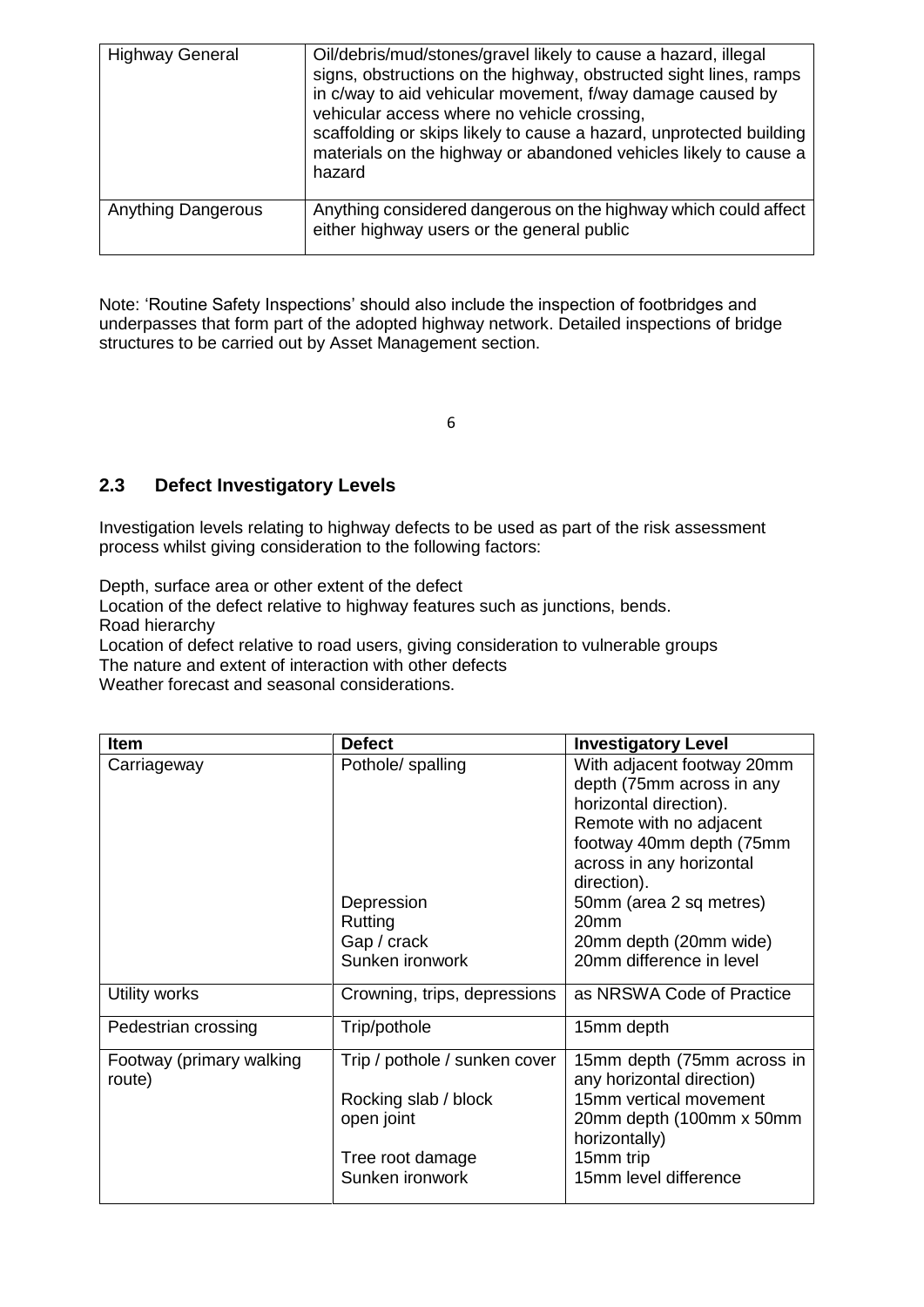| Footway (others) | Trip / pothole / sunken cover                                                                                                                                  | 20mm depth (75mm across in<br>any horizontal direction) |
|------------------|----------------------------------------------------------------------------------------------------------------------------------------------------------------|---------------------------------------------------------|
|                  | Rocking slab / block                                                                                                                                           | 20mm vertical movement                                  |
|                  | open joint                                                                                                                                                     | 20m depth (100mm x 50mm<br>horizontally)                |
|                  | Tree root damage                                                                                                                                               | 20mm trip                                               |
|                  | Sunken ironwork                                                                                                                                                | 20mm level difference                                   |
| Kerbs            | Misaligned<br>Loose / rocking<br>Missing                                                                                                                       | 50mm horizontally<br>15mm vertically<br>Yes             |
| Verges           | Sunken area adjacent to<br>and running parallel with<br>carriageway edge.<br>Sunken area adjacent to<br>and running parallel with<br>footway edge obstruction. | Depth 150mm<br>Depth 100mm                              |

|               | 7                                                                                              |                                                                        |
|---------------|------------------------------------------------------------------------------------------------|------------------------------------------------------------------------|
| Ironworks     | Gaps within framework<br>(other than designed by<br>manufacturer).<br>Level differences within | 20mm<br>20mm                                                           |
|               | framework                                                                                      |                                                                        |
|               | Rocking covers<br>Cracked / broken covers                                                      | 20mm vertical movement<br>Yes                                          |
|               | Worn / polished covers                                                                         | Yes                                                                    |
|               | Missing covers                                                                                 | Yes                                                                    |
| Flooding      | Standing water likely to<br>cause a hazard.                                                    | Yes                                                                    |
|               | Substantial running water<br>across carriageway.                                               | Yes                                                                    |
|               | Substantial running water<br>across footway.                                                   | Yes                                                                    |
|               | Property inundation                                                                            | Yes                                                                    |
| Drainage      | Defective grips, filter drains,<br>catch pits.                                                 | Yes                                                                    |
|               | Blocked gully (silted above<br>outlet).                                                        | Yes                                                                    |
|               | Collapsed / blocked / settled<br>items or systems                                              | Yes                                                                    |
| Road markings | Faded or worn markings                                                                         | Where a considered<br>risk/hazard is seen to exist                     |
| Road studs    | Missing<br>Hole left in c/way                                                                  | Yes<br>>20mm depth (75mm across<br>in any horizontal direction)<br>Yes |
|               | Displaced item on c/way<br>Defective item                                                      | Yes                                                                    |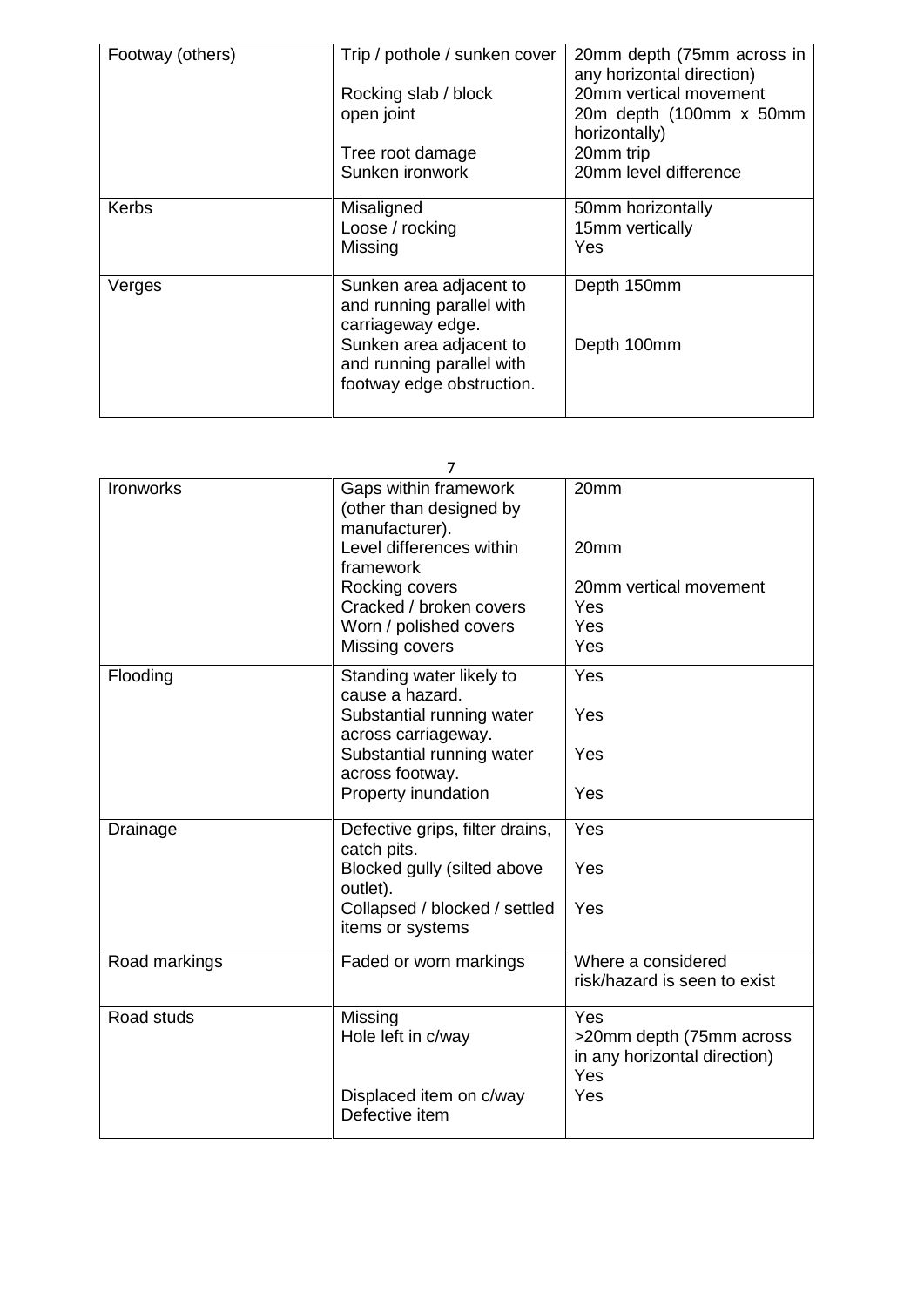| Signs/bollards/lights & traffic | Damaged/misaligned item       | Yes                     |  |  |  |  |
|---------------------------------|-------------------------------|-------------------------|--|--|--|--|
| signs                           | causing a hazard.             |                         |  |  |  |  |
|                                 | Missing item causing a        | Yes                     |  |  |  |  |
|                                 | hazard.                       |                         |  |  |  |  |
|                                 | Lights/signals not operating  | <b>Yes</b>              |  |  |  |  |
|                                 | correctly/malfunctioning.     |                         |  |  |  |  |
|                                 | Signals pointing the wrong    | Yes                     |  |  |  |  |
|                                 | way.                          |                         |  |  |  |  |
|                                 | Signal lamp failure           | Yes                     |  |  |  |  |
|                                 | Exposed wiring                | Yes                     |  |  |  |  |
|                                 | Missing door to lamp          | Yes                     |  |  |  |  |
|                                 | column.                       |                         |  |  |  |  |
|                                 | Item missing                  | Yes                     |  |  |  |  |
|                                 | Item obscured by whatever     | Yes                     |  |  |  |  |
|                                 | including trees, hedges,      |                         |  |  |  |  |
|                                 | other signs etc.              |                         |  |  |  |  |
|                                 | Item illegible                | Yes                     |  |  |  |  |
|                                 | Signs slipped, or erected too | <2.1m over footways     |  |  |  |  |
|                                 | low                           | <2.4m over cycle ways   |  |  |  |  |
|                                 |                               | <5.1m over carriageways |  |  |  |  |
|                                 |                               |                         |  |  |  |  |
| Safety fencing and barriers     | Item damaged or misaligned    | Yes                     |  |  |  |  |
|                                 | causing a hazards.            |                         |  |  |  |  |
|                                 | Unstable item or section      | Yes                     |  |  |  |  |

|                             | 8                                                             |                         |
|-----------------------------|---------------------------------------------------------------|-------------------------|
| Hedges and trees            | Unstable tree causing<br>danger of collapse onto<br>highways. | Yes                     |
|                             | Overhanging tree leading to                                   | <2.1m over footways     |
|                             | loss of height clearance                                      | <2.4m over cycle ways   |
|                             | over carriageway, footway<br>or cycleway.                     | <5.1m over carriageways |
| Highway general             | Oil / debris / mud / stones<br>and gravel likely to cause a   | Yes                     |
|                             | hazard.                                                       |                         |
|                             | Street furniture missing /                                    | Yes                     |
|                             | damaged likely to cause a                                     |                         |
|                             | hazard.                                                       |                         |
|                             | Illegal signs                                                 | Yes                     |
|                             | Obstructions in the highway                                   | Yes                     |
|                             | Obstructed sight lines                                        |                         |
|                             | Ramps in carriageway to aid<br>vehicular movement.            | Yes                     |
|                             | F/way damage caused by                                        | Yes                     |
|                             | vehicular access where no                                     |                         |
|                             | vehicle crossing.                                             |                         |
|                             | Scaffolding likely to cause a<br>hazard.                      | Yes                     |
|                             | Skips likely to cause a<br>hazard.                            | Yes                     |
|                             | Unprotected building<br>materials on the highway.             | Yes                     |
|                             | Abandoned vehicles likely to                                  | Yes                     |
|                             | cause a hazard.                                               | Yes                     |
|                             |                                                               |                         |
| Other dangers to the public | Anything else considered<br>dangerous                         | Yes                     |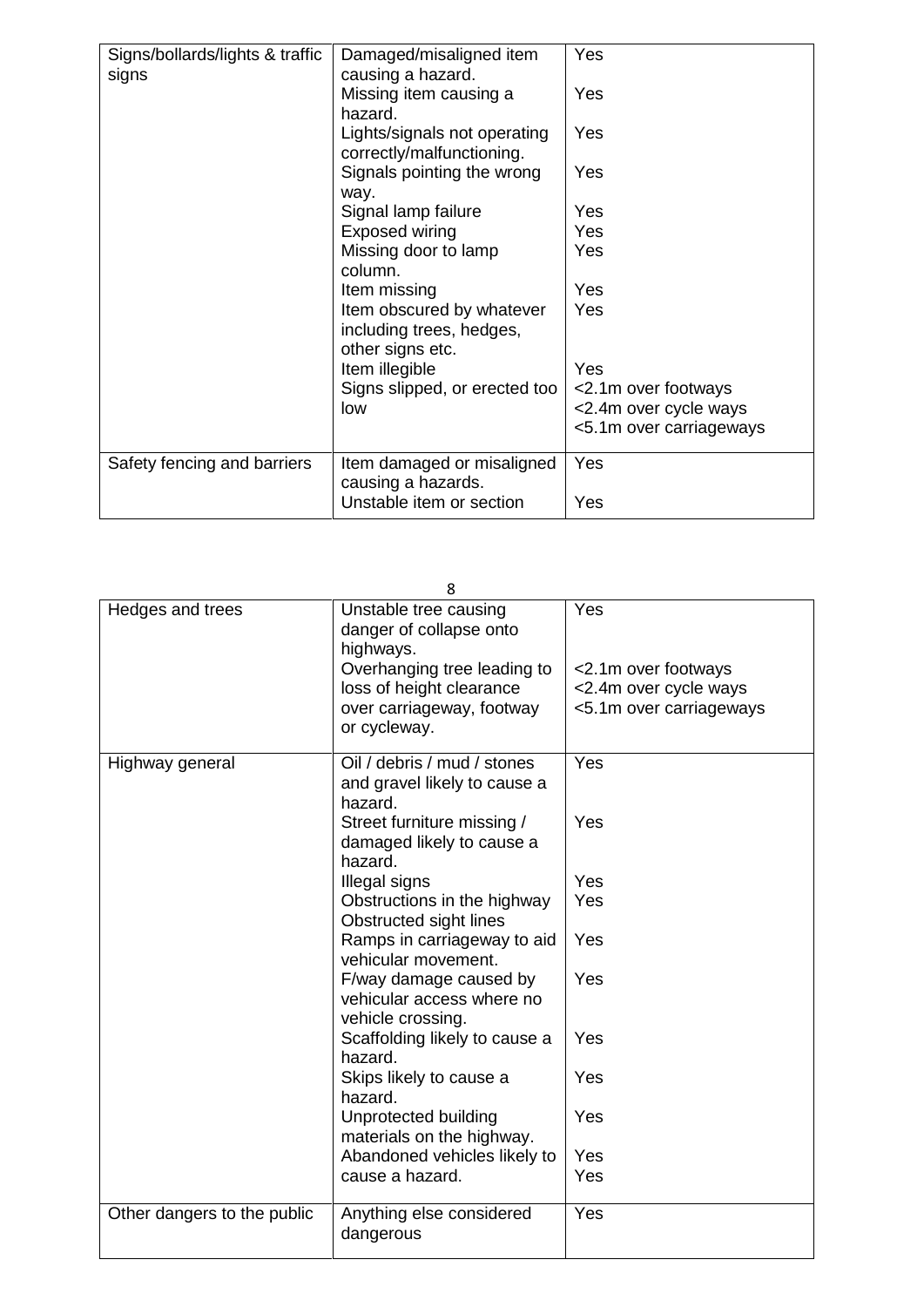In regard to defects specified in the above table, particularly those covered under the "highway general" heading, many are the responsibility of individuals or organisations and not the highway authority. Unless urgent action is required, the Inspector's course of action shall be to pass on the relevant information to the section or department which is responsible for overseeing that particular activity.

In addition there are other works undertaken by third parties, which are clearly their responsibility. It is the responsibility of the Inspector, wherever practicable, to ensure that the third parties are aware of any problem and undertake all necessary remedial action to resolve the problem. If the third party is known and unwilling or unable to rectify the problem, any costs incurred in remedial action shall be recharged to them accordingly

This also applies to private forecourts open to public access. Highway Inspection records should indicate anything considered to be a hazard in such locations and actions taken noted. Records should refer to letters sent, responses received and checks on actions taken. In the event that the land owner fails to take appropriate action or the land is unregistered, Inspectors are required to consider powers available to them under the Highways Act 1980.

9

## **4 Degree of Deficiency**

The degree of deficiency and the level of risk to users of the network also define the category into which the defect is placed which in turn indicates the level of response required.

#### **Category 1 Defect**

Those defects or deficiencies that require prompt attention because they represent an immediate or imminent hazard or because there is a risk of short-term structural deterioration.

- $\triangleright$  Priority 1(A) those that require a 2 hour response because of their immediate hazard
- $\triangleright$  Priority 1(B) those that require a 24 hour response because they represent an imminent hazard.

#### **Category 2 Defect**

All other defects

- $\triangleright$  Priority 2H make safe or repair within 5 working days
- $\triangleright$  Priority 2M repair within 28 days
- $\triangleright$  Priority 2L repair during next available programme, schedule a more detailed inspection or review condition at next inspection.

It is essential that all defects, observed during a safety inspection, which require urgent attention (Category 1) because of the high risk to users of the network or the wider community, are recorded.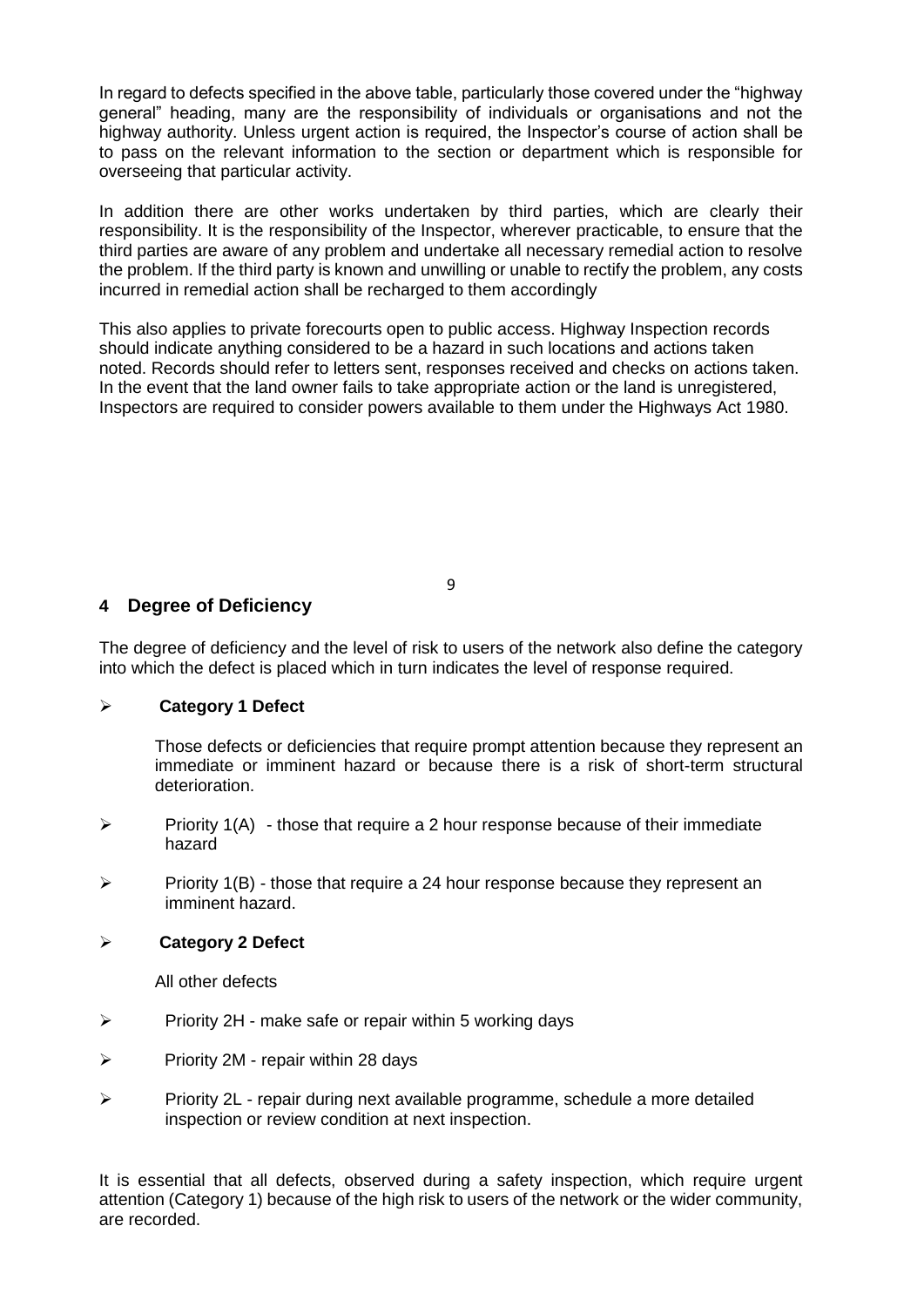In addition other defects (Category 2) that do not require urgent attention but may have a detrimental effect on the network and thus on highway safety and serviceability, should be recorded for future works programming.

| <b>LIKELIHOOD OF</b>   | <b>CONSEQUENCE OF EVENT OCCURRING</b> |                |                  |             |               |  |  |  |  |
|------------------------|---------------------------------------|----------------|------------------|-------------|---------------|--|--|--|--|
| <b>EVENT OCCURRING</b> | NEGLIGIBLE                            | LOW            | MEDIUM           | HIGH        | <b>SEVERE</b> |  |  |  |  |
| <b>NEGLIGIBLE</b>      | 1                                     | $\overline{2}$ | 3                | 4           | 5             |  |  |  |  |
| <b>VERY LOW</b>        | $\overline{2}$                        | $\ddot{a}$     | $\epsilon$       | 8           | 10            |  |  |  |  |
| LOW                    | 3                                     | 6              | $\boldsymbol{9}$ | 12          | 15            |  |  |  |  |
| <b>MEDIUM</b>          | $\overline{\bf{4}}$                   | 8              | 12               | 16          | 20            |  |  |  |  |
| HIGH                   | 5                                     | 10             | 15               | 20          | 25            |  |  |  |  |
| <b>KEY TO RISKS</b>    |                                       |                |                  |             |               |  |  |  |  |
| LOW                    |                                       | <b>MEDIUM</b>  |                  | <b>HIGH</b> |               |  |  |  |  |

## **Defect assessment and response prioritisation**

| Score 25 | Cat 1 a $-$ 2 hour response |
|----------|-----------------------------|
| Score 20 | Cat 1 b - 24 hour response  |

#### **Score 15 to 16 Cat 2H 5 day response Score 8 to 12 Cat 2M 28 day response Score 1 to 6 Cat 2L to be added to future programme 2.5 Nature of Response**

**Category 1** Priority 1a defects should, where reasonably practicable, be corrected or made safe at the time of the inspection. This may include displaying warning signs / notices, coning / fencing off the defect or carrying out a temporary repair to protect the public from the hazard.

#### **If it is not possible to correct or make safe the defect at the time of inspection a permanent or temporary repair should be carried out within 24 hours.**

Where defects are made safe, using temporary signing or repair, appropriate interim inspections should be carried out to ensure the integrity of the temporary repair is maintained until a permanent repair can be carried out. The permanent repair should be carried out within 28 days.

**Category 2** defects should be prioritised using risk assessment matrix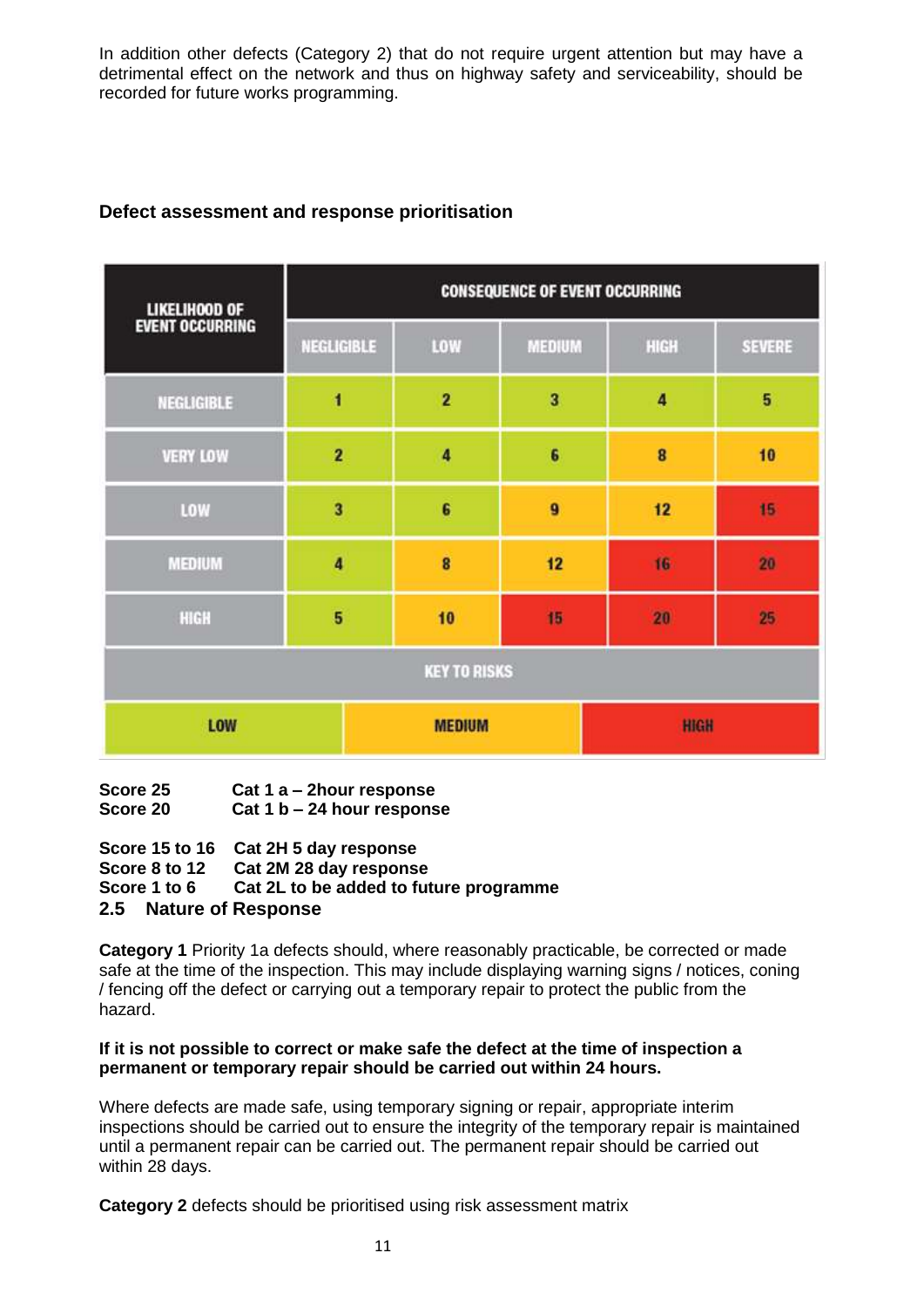## **3 – Inspection Procedures**

The following diagram outlines the inspection regime and actions to be taken -

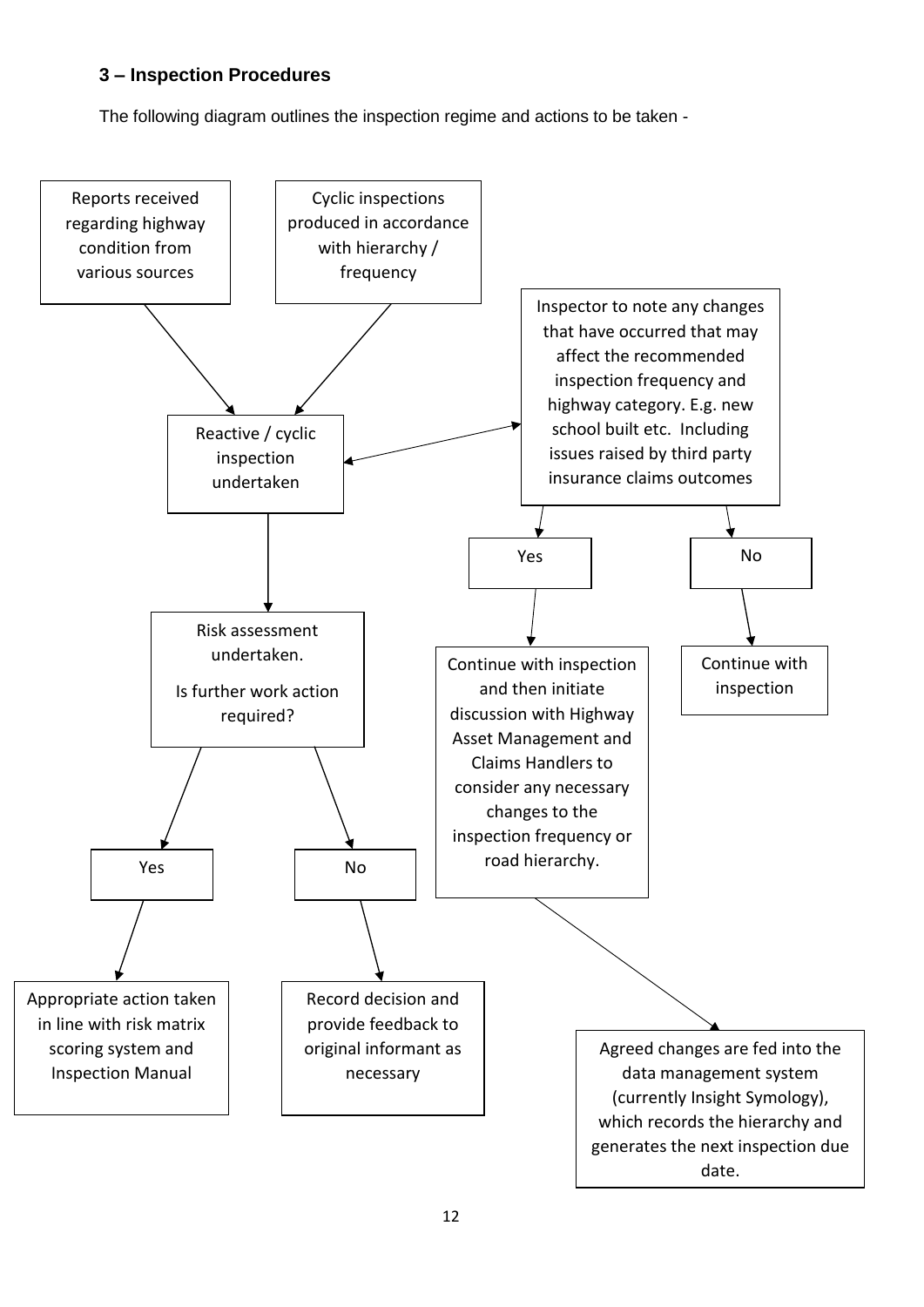## **Locating / Recording Defects**

To ensure the repair team can quickly identify the precise defect, it is essential that the information provided by the inspector is simple and easily understood.

Defects shall be marked with temporary road marking paint **only** where necessary, to enable the repair team to locate them quickly and alert the public to any potential danger posed by the defect.

In order to locate a defect effectively, the repair team requires the following information:

- $\triangleright$  The location of the defect along the length of the highway.
- $\triangleright$  The position of the defect across the width of the highway
- $\triangleright$  The size and type of defect

#### **3.1.1 Location along the Highway**

This information should be clear, precise and easily understood. This will reduce the lost productivity time of the repair team used to locate a specific defect.

Ideally a combination of the following information should be recorded:

- $\triangleright$  Street name / road number
- $\triangleright$  House number / building name
- $\triangleright$  Distance and direction from nearest road junction
- $\triangleright$  Street lighting (S/L) column number

WHERE IT IS NOT POSSIBLE TO EASILY DESCRIBE THE POSITION OF A DEFECT ROAD MARKING PAINT SHOULD BE USED.

Examples:

- Outside 17 Lansdowne Road, Middlesbrough
- A66 westbound between Hartington interchange and Cannon Park interchange 200 metres from junction with Newport Road
- ▶ Between Street Lighting Column No. PEZ012 and PEZ013
- $\triangleright$  B1380 junction with Ormesby Road

#### **3.1.2 Position of the Defect on the Highway**

This information is essential for assisting the repair team to precisely locate the defect, identified by the inspector.

Again simplicity is the key to success.

Examples:

- $\triangleright$  Channel of carriageway
- $\triangleright$  On verge
- $\triangleright$  At start of radius
- Adjacent to
- On pedestrian crossing
- In central reservation
- $\triangleright$  In slow / fast lane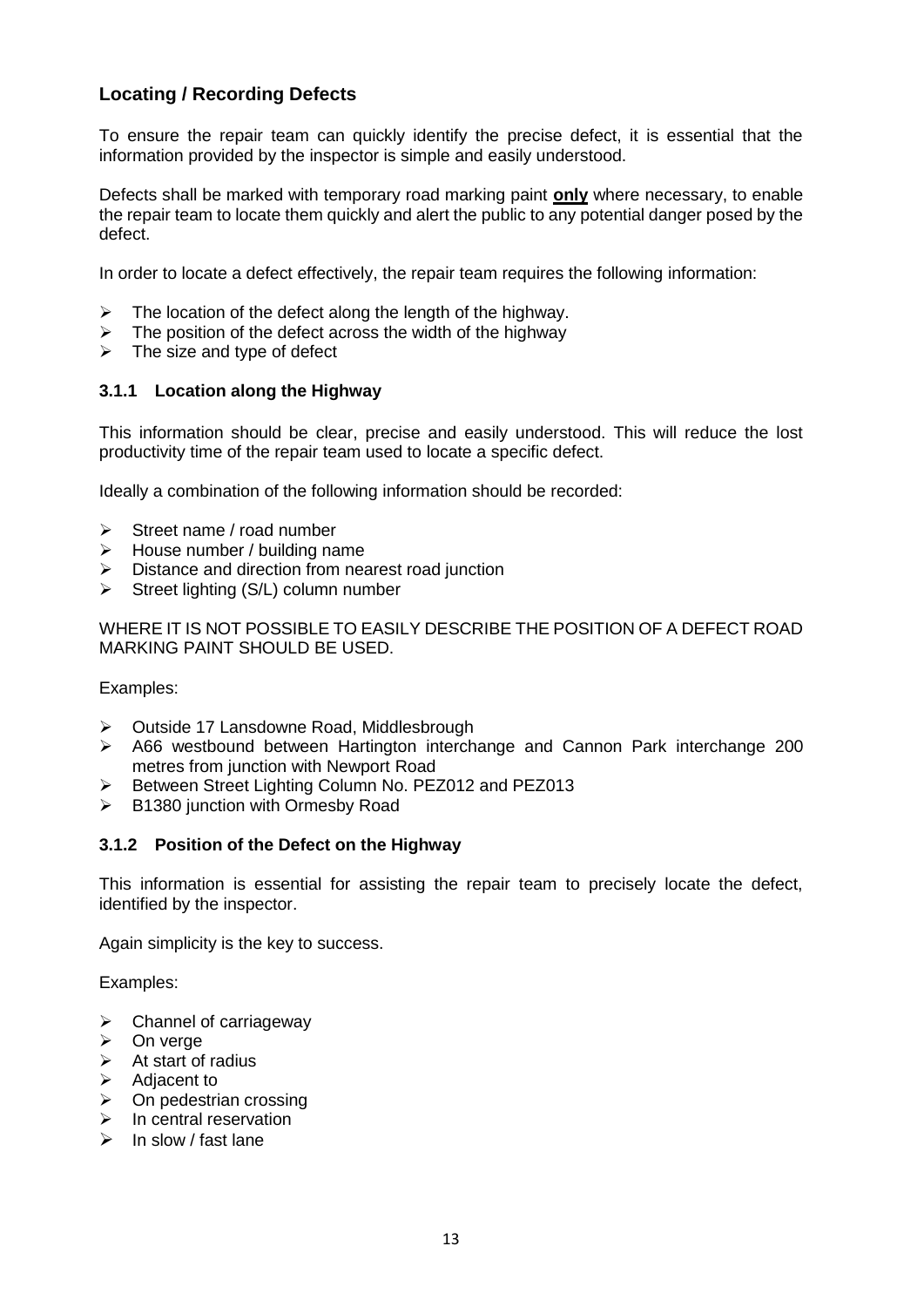## **3.1.3 Describing Size and Type of Defect**

When describing a defect the inspector must clearly state the nature of the defect and its approximate size, where applicable. This will enable the repair team to collect the correct materials to carry out the repair.

Descriptions such as 'Pothole', 'Broken Flags' and 'Damaged Kerbs' do not convey enough information for the repair team to carry out a repair efficiently. It is essential that all the information required to carry out the repair is recorded, by the inspector and passed onto the repair team.

#### Examples:

- Outside 17 Lansdowne Road, Middlesbrough, pothole approx. 750 x 900 x 50mm deep in channel of carriageway.
- $\triangleright$  B1380 junction with Ormesby Road, 5 no. broken b/n kerbs (125 x 255), east kerb line.
- A66 westbound between Hartington interchange and Cannon Park interchange 200 metres from junction with Newport Road, 3 no reflective road studs missing from C/L.
- B1272 Hartington Road, between Street Lighting Column No. PEZ012 and PEZ013, broken road gully cover (450 x 450), southbound.

#### **3.2 Inspection Problems**

It is essential that the presence and location of visible obstacles to all/part of the Safety Inspection are recorded on the Highway Safety Inspection Report sheet.

#### Examples:

- **Parked cars.**
- $\triangleright$  Snow or leaves obscuring part of footpath/carriageway.

## **4 Appendices**

Appendix A - Highway Safety Inspections

Appendix B - Procedure for Dealing with Statutory Undertakers Defective Surface Apparatus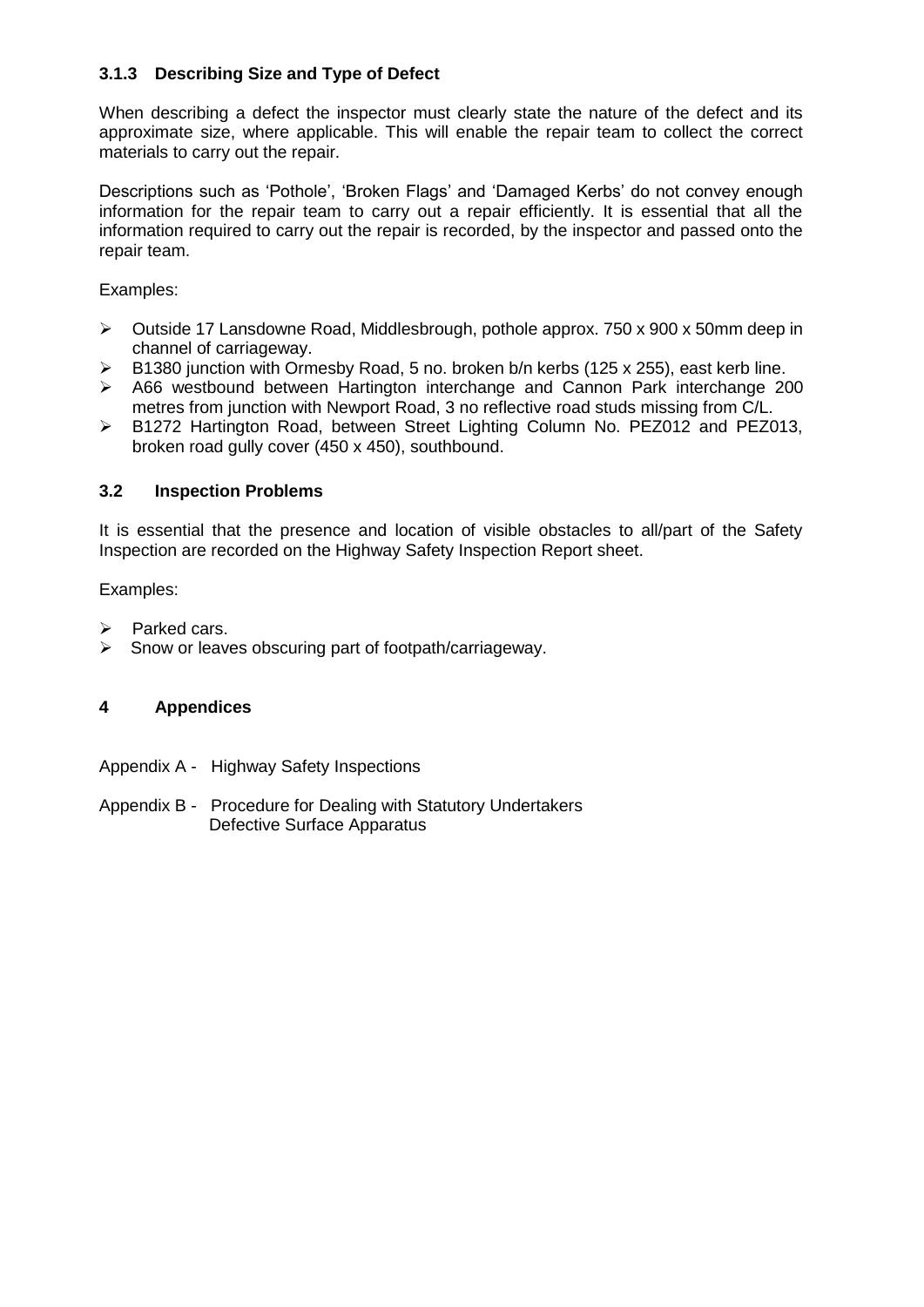#### **Appendix A**

#### **HIGHWAY SAFETY INSPECTIONS**

#### 1. **SCOPE**

This Technical Guidance Note describes the procedure involved in highway safety inspections carried out at pre-determined frequencies to detect and document dangerous defects on the Councils Highways Network as undertaken by the Highway Inspector(s).

#### 2. **TECHNICAL GUIDANCE**

The frequency and method of carrying out the highway safety inspection is shown in the Highway Inspection Schedule (Appendix 1). At the defined interval the Highway Inspector will carry out the inspection in accordance with the Highway Safety Inspection Manual and record the findings into the Symology Insight highway database.

At the start of each inspection, the Inspector is to pay attention to any environmental / road user changes that may impact upon the inspection frequency of the road in line with the risk based approached to our current inspection regime. Recommendations with regard to changes are to be noted on inspection report and passed to Asset Management for assessment.

Cyclic inspections are managed and recorded through Symology Insight highways asset management database with regard to inspection due date, inspection undertaken date, defects observed and the recommended course of action in line with risk based approach.

The performance of the safety inspection process is monitored on a regular basis and recorded onto a spreadsheet.

#### 3. **HIGHWAY INSPECTOR COMPETENCY**

 All current Middlesbrough Highway Inspectors completed training and qualification in September 2018 to IHE national recognised standards. Training to be reviewed on a five year basis to maintain competency

#### 4. **RELATED DOCUMENTS**

Environment – Highway Safety Inspection Manual

Well Managed Highway Infrastructure: A code of Practice

Highways Infrastructure Maintenance Plan 2018

Highway Infrastructure: Asset Management Guidance

Chapter 8 – Traffic Signs Manual

Highways Act 1980

#### **REGULATORY FUNCTIONS**

Regulatory functions can contribute to the core objectives as follows:-

**Safety** minimising and signing of obstruction

**Serviceability** minimising congestion and disruption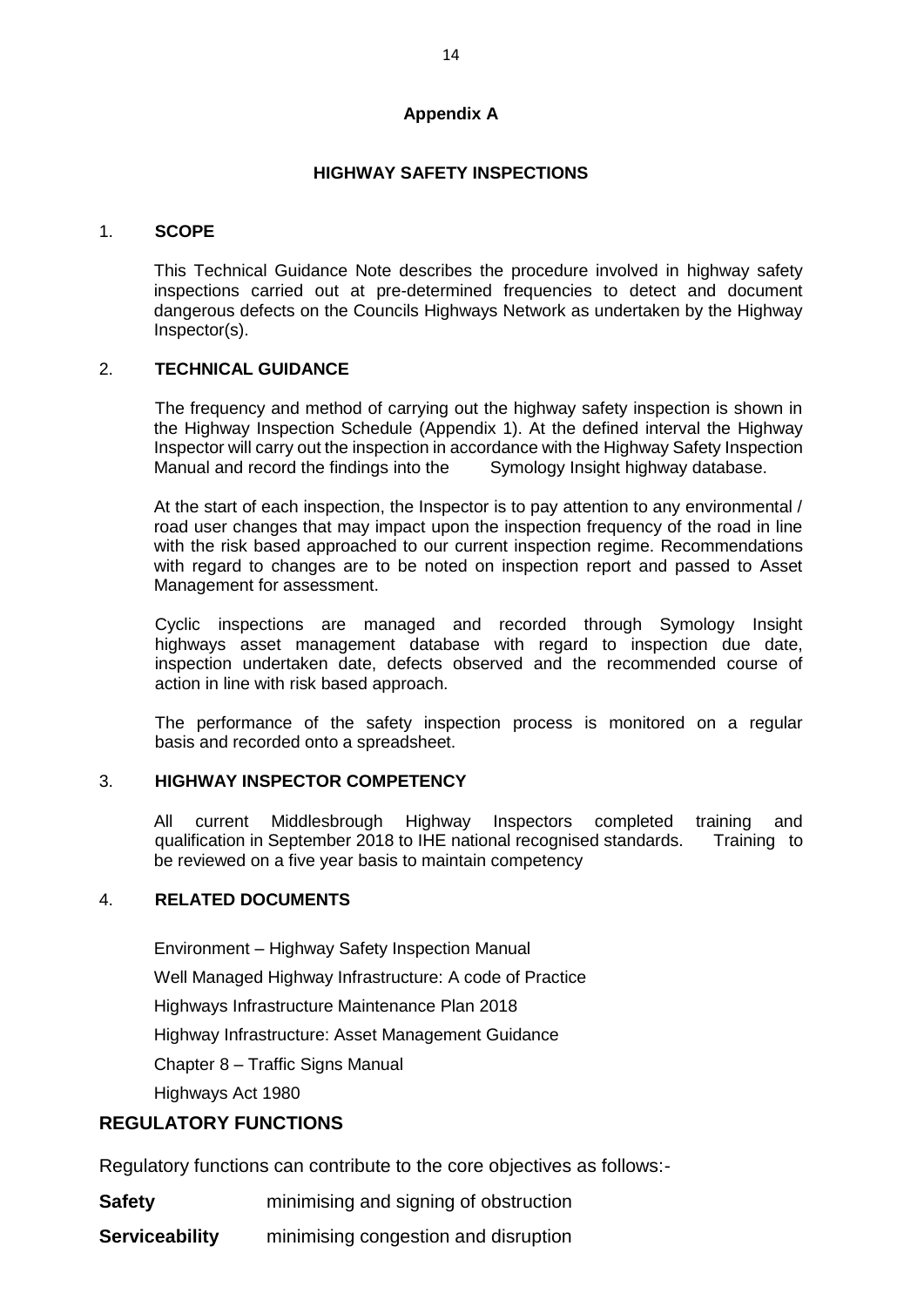## **Sustainability** inconvenience to disabled people

## heavy vehicle parking causes structural damage

Standards in respect of regulatory functions are governed largely by statute and can be the responsibility of other organisations or administrated by other sections or departments within the authority. In such cases effective co-ordination and liaison is essential

## Highways Act 1980

As the Highway Authority the Council has a duty, under the Highways Act 1980, to maintain the highway network to safe and serviceable standards ensuring that the public can use and enjoy the highway without obstruction.

## New Roads and Street Works Act 1991

The New Roads and Street Works Act 1991 (NRSWA) is the legislation that enables utility companies to place and maintain apparatus in or on the public highway. Objectives of the legislation are that Highway Authorities and Utilities should cooperate with each other to ensure that disruption to all road users is minimised as far as possible, the integrity of the highway structure is maintained and that the safety of those using the highway is not compromised.

## Traffic Management Act 2004

The purpose of the Act is to 'keep traffic moving' by minimising congestion and disruption on the highway network. In this respect there is a statutory duty, as local highway authority, to 'Manage the road network with a view to achieving, as far as may be reasonably practicable having regard to other obligations, policies and objectives, the following objective: -

- securing the expeditions movement of traffic on the authority's roads network.
- facilitating the expeditions movement of traffic on roads networks for which another authority is the traffic authority.

The Council has appointed the Highways Services Manager as Traffic Manager under the regulations and as the first part of the enactment phase.

It is intended to enhance and extend current systems already in place to meet the forthcoming challenges of the new legislation in further phases.

Further regulatory and enforcement duties are placed upon the Council by the following Acts:-

- Railways and Transport Safety Act, 2003
- The Local Government Act 2003
- Road Traffic Regulation Act 1984
- Traffic Signs and General Directions 1994
- Floods and Water Management Act 2010
- Road Traffic Act 1988
- Road Traffic Reduction Act 1997
- Transport Act 2000
- Wildlife and Countryside Act 1981
- Environmental Protection Act 1990
- Rights of Way Act 1990
- Countryside and Rights of Way Act 2000
- Health and Safety at Work Act 1974
- Management of Health and Safety at Work Regulations 1992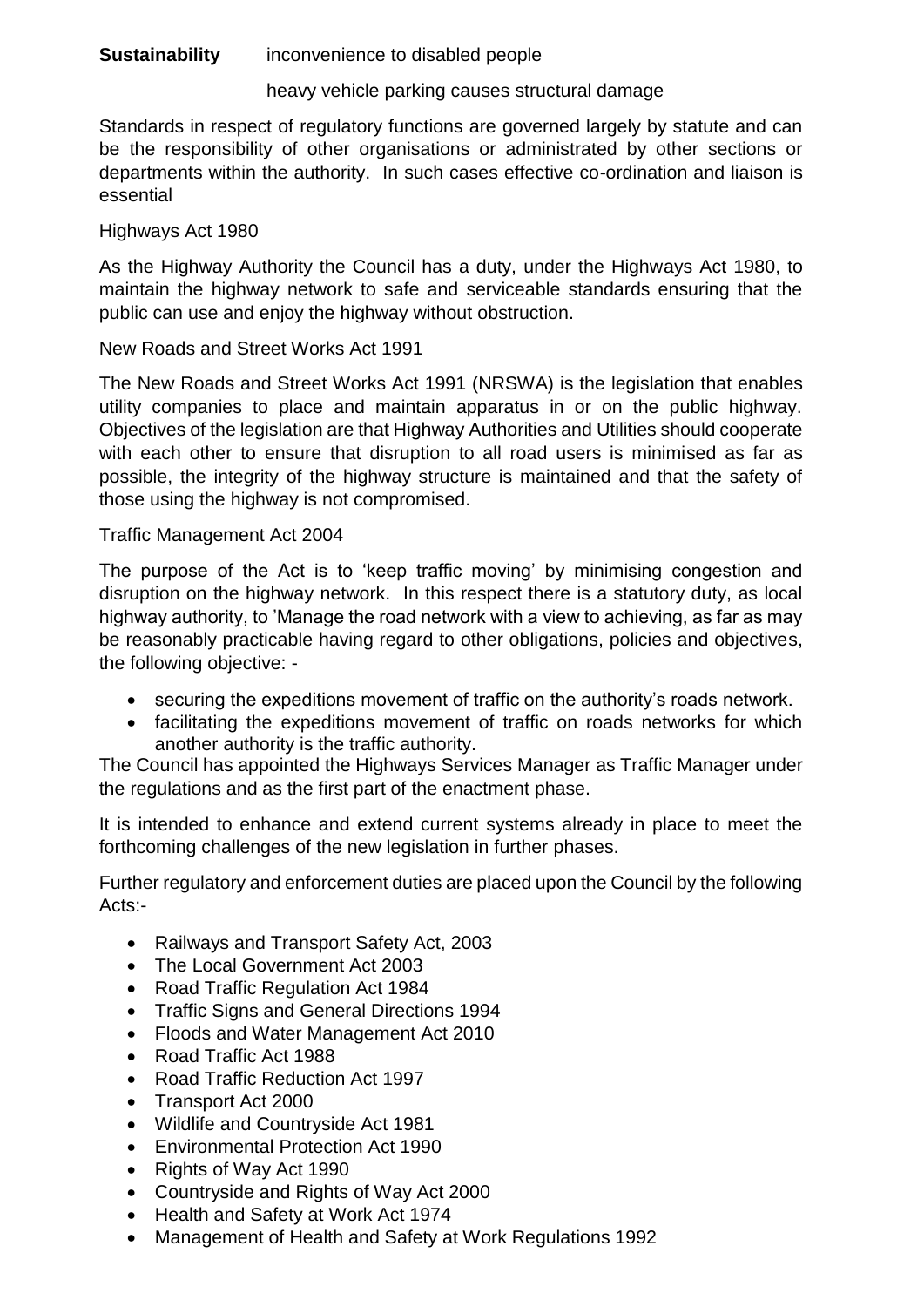- Construction (Design & Management) Regulations 1994
- Disability Discrimination Act 1995
- Criminal Justice and Public Order Act 1994
- Human Rights Act 1998
- Local Government Act 2000

15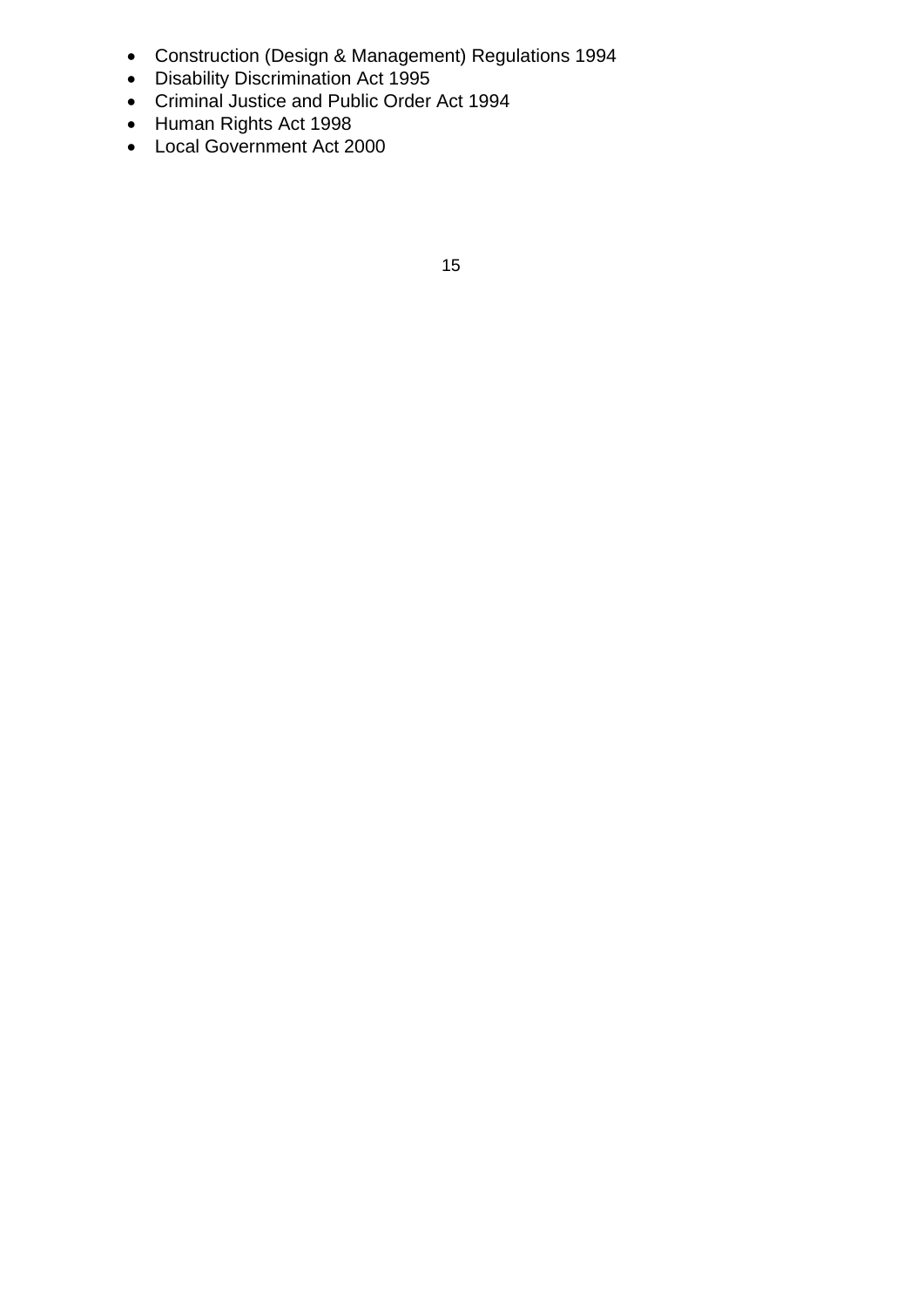|             |                    | Carriageway                 |             |                          |        |                                | Footway                                   |                             |                               |                 | Cycleway                                                      |                                    |                  |          |                                                                           |
|-------------|--------------------|-----------------------------|-------------|--------------------------|--------|--------------------------------|-------------------------------------------|-----------------------------|-------------------------------|-----------------|---------------------------------------------------------------|------------------------------------|------------------|----------|---------------------------------------------------------------------------|
|             |                    |                             |             |                          |        |                                | (Including combined footway and cycleway) |                             |                               |                 |                                                               |                                    |                  |          |                                                                           |
|             | Class              | 2                           | 3a          | 3 <sub>b</sub>           | 4a     | 4b                             | 1a                                        |                             | 2                             | 3               | $\overline{4}$                                                | A                                  |                  | B        | $\mathsf{C}$                                                              |
| Hierarchy   | Description        | Strategic<br>Main<br>Routes |             | Secondary<br>Distributor |        | Link Road Local Access<br>Road | Prestige<br>Walking<br>Zone               | Primary<br>Walking<br>Route | Secondary<br>Walking<br>Route | Link<br>Footway | [Local Access <sup>]</sup> Cycle Lane <sup>[</sup><br>Footway |                                    | Cycle Track      |          | Cycle                                                                     |
|             |                    |                             | Distributor |                          |        |                                |                                           |                             |                               |                 |                                                               |                                    | Shared           | Separate | Trail                                                                     |
| Inspection  | 2 Weekly           |                             |             |                          |        |                                | Safety                                    |                             |                               |                 |                                                               |                                    |                  |          |                                                                           |
| Frequencies | Monthly            |                             |             |                          |        |                                |                                           |                             |                               |                 |                                                               |                                    |                  |          |                                                                           |
| /Type       | $+\prime$ - 1 week | Safety                      | Safety      | Safety                   |        |                                |                                           | Safety                      |                               |                 |                                                               | As per Carriageway's               | As per Footway's |          |                                                                           |
|             | 3 Monthly          |                             |             |                          |        |                                |                                           |                             |                               |                 |                                                               |                                    |                  |          |                                                                           |
|             | $+/- 2$ weeks      |                             |             |                          | Safety |                                |                                           |                             | Safety                        |                 |                                                               |                                    |                  |          |                                                                           |
|             | 6 Monthly          |                             |             |                          |        |                                |                                           |                             |                               |                 |                                                               |                                    | $\blacksquare$   |          |                                                                           |
|             | $+/- 1$ month      |                             |             |                          |        |                                |                                           |                             |                               | Safety          |                                                               | $\overline{\phantom{a}}$<br>Safety | Safety           | Safety   | Inspections carried out by Middlesbrough<br>Council - Countryside Section |
|             | Yearly             |                             |             |                          |        |                                |                                           |                             |                               |                 |                                                               |                                    |                  |          |                                                                           |
|             | $+/- 1$ month      |                             |             |                          |        | Safety                         |                                           |                             |                               |                 | Safety                                                        |                                    |                  |          |                                                                           |
| Safety      | Driven             |                             |             |                          |        |                                |                                           |                             |                               |                 | $\ast$                                                        |                                    |                  |          |                                                                           |
|             | 2 man              | $\ast$                      | $\ast$      | $\ast$                   | $\ast$ | $*$                            |                                           |                             |                               |                 | (Rural)                                                       |                                    |                  |          |                                                                           |
| Method      | On Foot            |                             |             |                          |        |                                | $\ast$                                    | $\ast$                      | $\ast$                        | $\ast$          | $\ast$<br>(Urban)                                             | $\ast$                             | $\ast$           | $\ast$   |                                                                           |

**Notes** 

(a) All driven inspections are to be carried out in the direction of the traffic flow.

(b) Additional safety inspections may be required in response to reports or complaints received from the Police, other organisations and the general public.

(c) All surveys carried out on foot will also include for the adjacent carriageway

Definition of Survey Type

Safety Inspections – designed to identify all defects likely to create a danger or serious inconvenience to users of the network or the wider community. Such defects should include those that will require urgent attention as those where the locations and sizes are such that longer periods of response would be acceptable. On carriageways they will normally be carried out from a slow moving vehicle with the occasional need to proceed on foot.